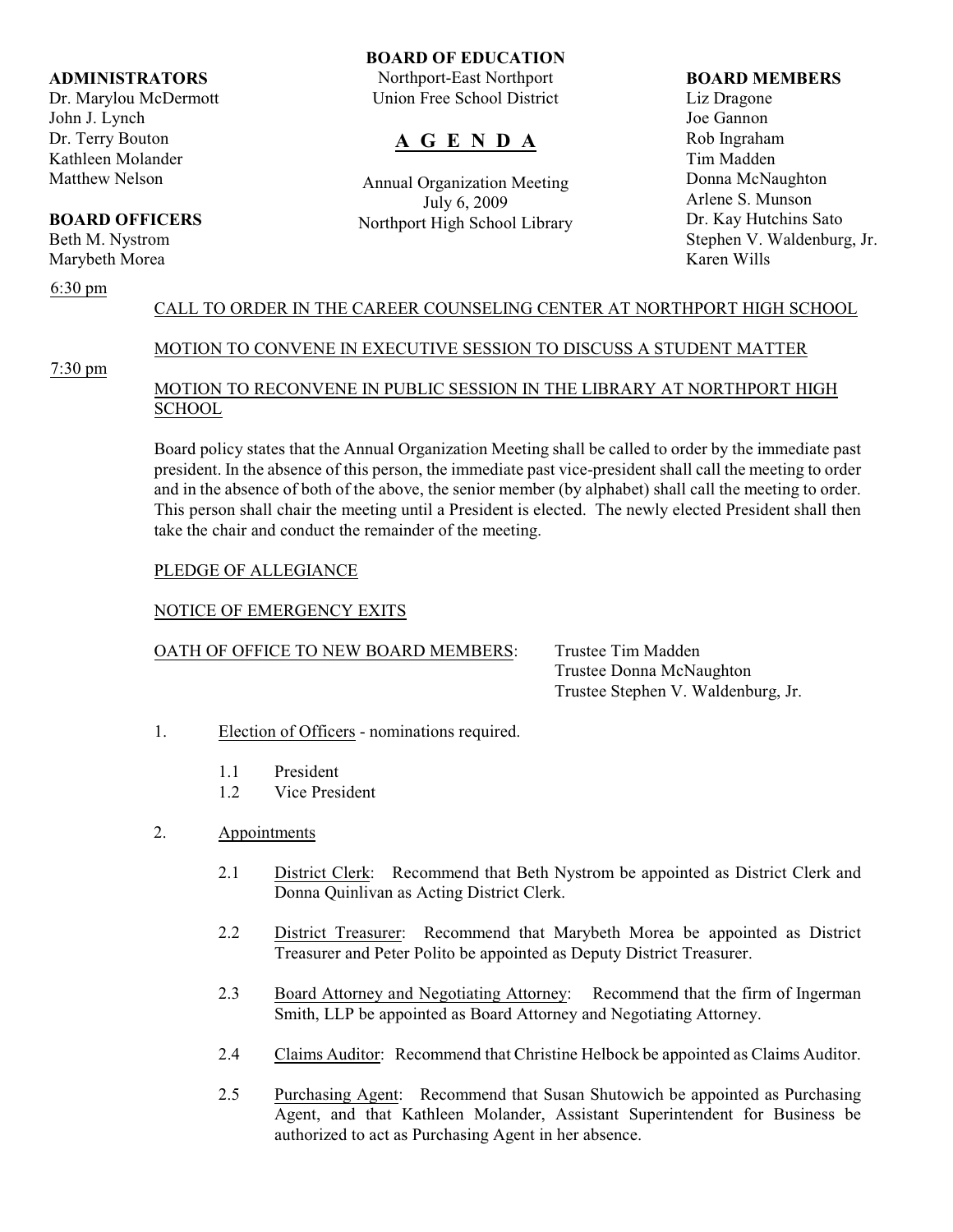# 2.6 Impartial Hearing Officers:

- 2.6.1 Recommend that the Board appoint Laure C. Nolan, Michael Ahearn and Michael Krauthamer as Impartial Hearing Officers to conduct Hearings pursuant to Section 75 of Civil Service Law.
- 2.6.2 Recommend that the Board appoint Vanessa Sheehan, Lawrence Spirn and Jennifer Spirn as Impartial Hearing Officers to conduct hearings pursuant to Section 504 of the Rehabilitation Act of 1973.

# 2.7 Compliance Officers

- 2.7.1 Recommend that the Board appoint Mr. John Lynch as Section 504 Compliance Officer.
- 2.7.2 Recommend that the Board appoint Dr. Terry Bouton as Title IX Compliance Officer.
- 2.8 Insurance Brokers of Record: Recommend that the Board appoint the following firms as Brokers of Record, commencing July 1, 2009, to manage insurance programs authorized by the Board of Education of the Northport-East Northport Union Free School District:
	- . Sammis, Smith and Brush, 125 Froehlich Farm Blvd., Woodbury, NY 11797
	- . N.Y.Schools Insurance Reciprocal, 333 Earle Ovington Blvd.,Uniondale,NY 11553
	- . GCG Risk Management, Inc., 11 Beach Street, 8th Fl., New York, NY 10013
	- . Pupil Benefits Plan, Inc. 101 Dutch Meadows Lane, Glenville, NY 12302
	- . Fitzharris & Co., P.O.Box 9182, Farmingdale, NY 11735
	- . AON Consulting, 300 Jericho Quad., Suite 300, Jericho NY 11753
	- . Kurz Planning, 233 Main St., Huntington, NY 11743
- 2.9 Bonding Counsel and Financial Advisory Services
	- 2.9.1 Hawkins Delafield & Wood, LLP, One Chase Manhattan Plaza, New York, NY 10005
	- 2.9.2 Munistat Services, Inc., 12 Roosevelt Avenue, Pt. Jefferson Station, NY 11776

# 2.10 External Auditor

At the December 1, 2008 Board meeting the firm of Coughlin, Foundotos, Cullen and Danowski, LLP was appointed as the External Auditors for the 2008-2009 fiscal year with an option to renew for the 2009-2010, 2010-2011, and 2011-2012 fiscal years.

2.11 Internal Auditor

At the December 1, 2008 Board meeting the firm of Sheehan & Co. was appointed Internal Auditor for the 2008-2009 fiscal year, with an option to renew for the 2009- 2010 and 2010-2011 fiscal years.

# MOTION REQUIRED

# 3. Oath of Office to Officers of the Board

The Board Counsel shall administer the Oath of Office to:

- 3.1 Board President
- 3.2 Board Vice President
- 3.3 District Clerk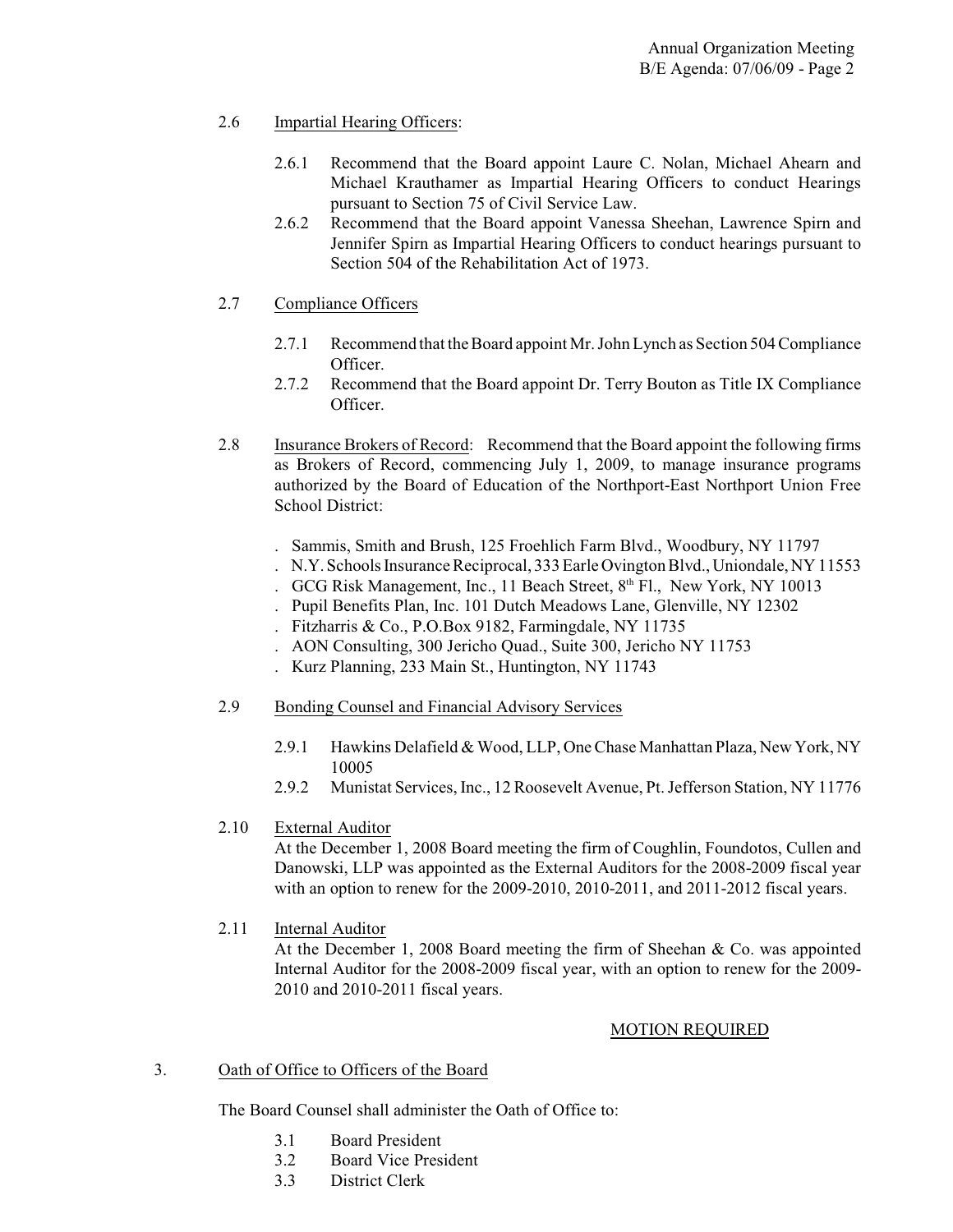# 4. Designation of Signatories for All School Warrants

Recommendation to designate the Claims Auditor.

### MOTION REQUIRED

# 5. Designation of Depositories for All District Funds

Recommendation to designate the following banks as depositories of the Northport-East Northport Union Free School District, Town of Huntington, Suffolk County, New York:

- 5.1 JP Morgan Chase
- 5.2 Bank of America
- 5.3 Capital One Bank
- 5.4 State Bank of Long Island
- 5.5 TD Bank
- 5.6 Flushing Commercial Bank

# MOTION REQUIRED

### 6. Designation of District Newspaper for Legal Advertising

Recommendation to designate *The Record* as the Official Newspaper for District publications and legal notices for the 2009-2010 school year.

# MOTION REQUIRED

# 7. Review of Time and Place of Board Meetings - For Information

The Calendar of 2009-2010 Board of Education Meetings was adopted by the Board at its May 11, 2009 meeting.

# MOTION REQUIRED

# 8. Authorization to Publish the Annual Financial Report

Recommendation to authorize publication of the Annual Financial Report for the 2008-2009 school year in the official newspaper.

# MOTION REQUIRED

# 9. Bond for District Treasurer and Deputy District Treasurer

Recommendation to authorize Public Employee Dishonesty insurance in the amount of \$5,000,000 per-loss to include positions of District Treasurer and Deputy District Treasurer for the period July 1, 2009 to June 30, 2010.

# MOTION REQUIRED

# 10. Authorization to Reimburse Expenses

Recommendation to authorize the Superintendent to approve expenses for staff attendance at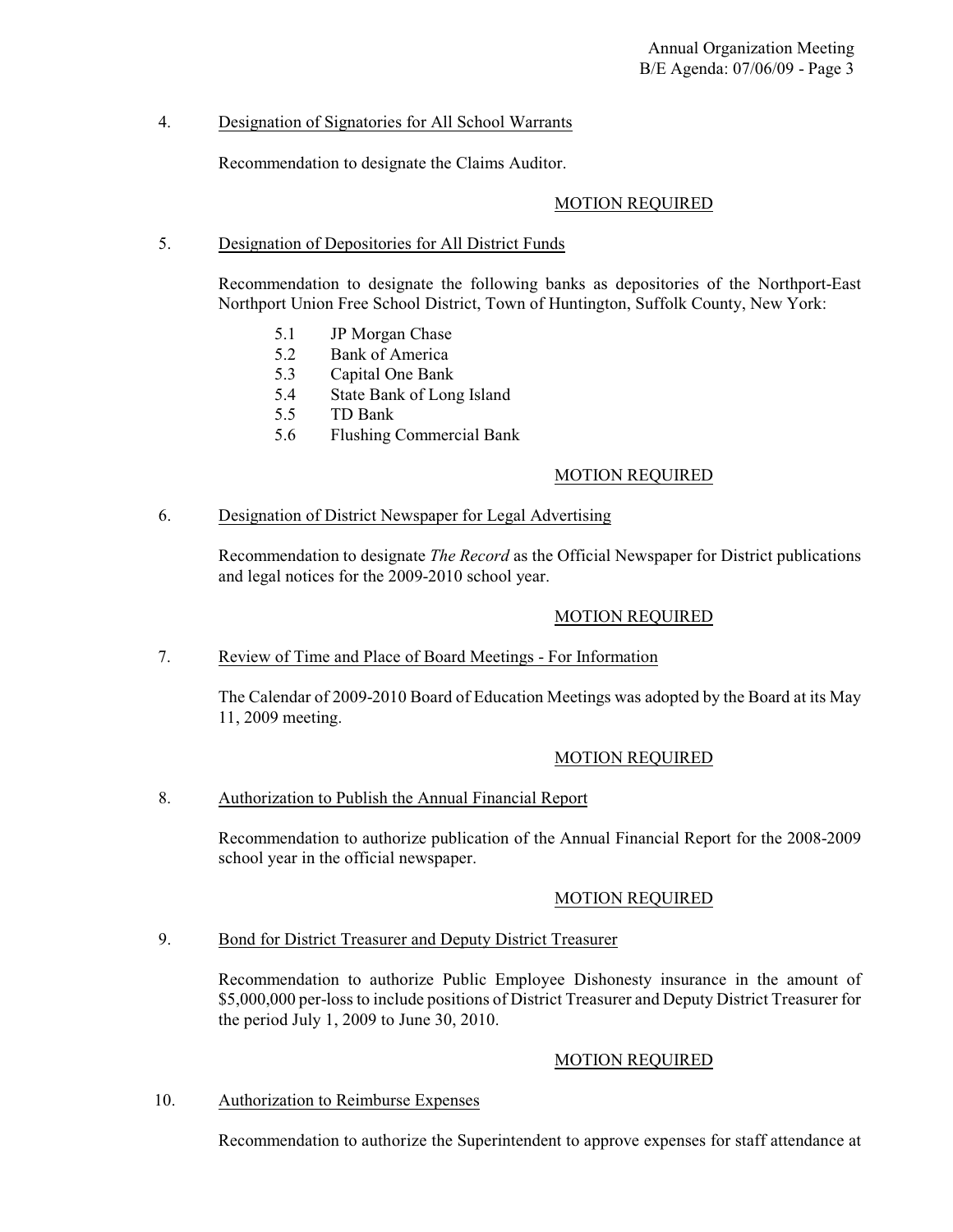conferences, and also for all authorized automobile travel within the District and outside of the District.

### MOTION REQUIRED

### 11. Authorization to Certify Payrolls

Recommendation to authorize the Chief School Officer or her designee to certify payrolls each month (Ed. Law 1720, Sec. 2523; Commissioner's Regulation 170.2.)

### MOTION REQUIRED

### 12. Authorization to Make Transfers

Recommendation to authorize the Superintendent of Schools or her designee, in accordance with the regulations of the Commissioner of Education, to make budget transfers between salary codes up to \$25,000, with all transfers in excess of \$25,000 requiring Board of Education approval, AND, transfers between all other codes up to \$10,000 with all transfers in excess of \$10,000 requiring Board of education approval.

# MOTION REQUIRED

### \*13. Adoption of List of Religious Holidays

Recommendation to adopt the attached list of religious holidays for State Aid computation purposes (see listing attached).

# MOTION REQUIRED

#### 14. Authorization to Establish Petty Cash Funds

Recommendation to establish petty cash funds and designate the following persons to administer these funds in the amount of \$100 each for the 2009-2010 school year:

| Mrs. Barbara Falotico, Principal |
|----------------------------------|
| Ms. Joan Baltman, Principal      |
| Ms. Anne Whooley, Principal      |
| Mr. Michael Genovese, Principal  |
| Ms. Sabina Larkin, Principal     |
| Mr. Jeffrey Haubrich, Principal  |
| Ms. Joanne Kroon, Principal      |
| Mr. Timothy Hoss, Principal      |
| Ms. Irene McLaughlin, Principal  |
| Ms. Beth Nystrom                 |

Bellerose Avenue School Fifth Avenue School Dickinson Avenue School Norwood Avenue School Ocean Avenue School Pulaski Road School East Northport Middle School Northport Middle School Northport High School District Clerk, Board of Education

#### MOTION REQUIRED

# 15. Signatories for Federal Projects

Recommendation to appoint for the 2009-2010 school year, Dr. Marylou McDermott, Superintendent of Schools, as the authorized representative and official of Northport-East Northport Union Free School District, to submit applications and make claims for Federal Funds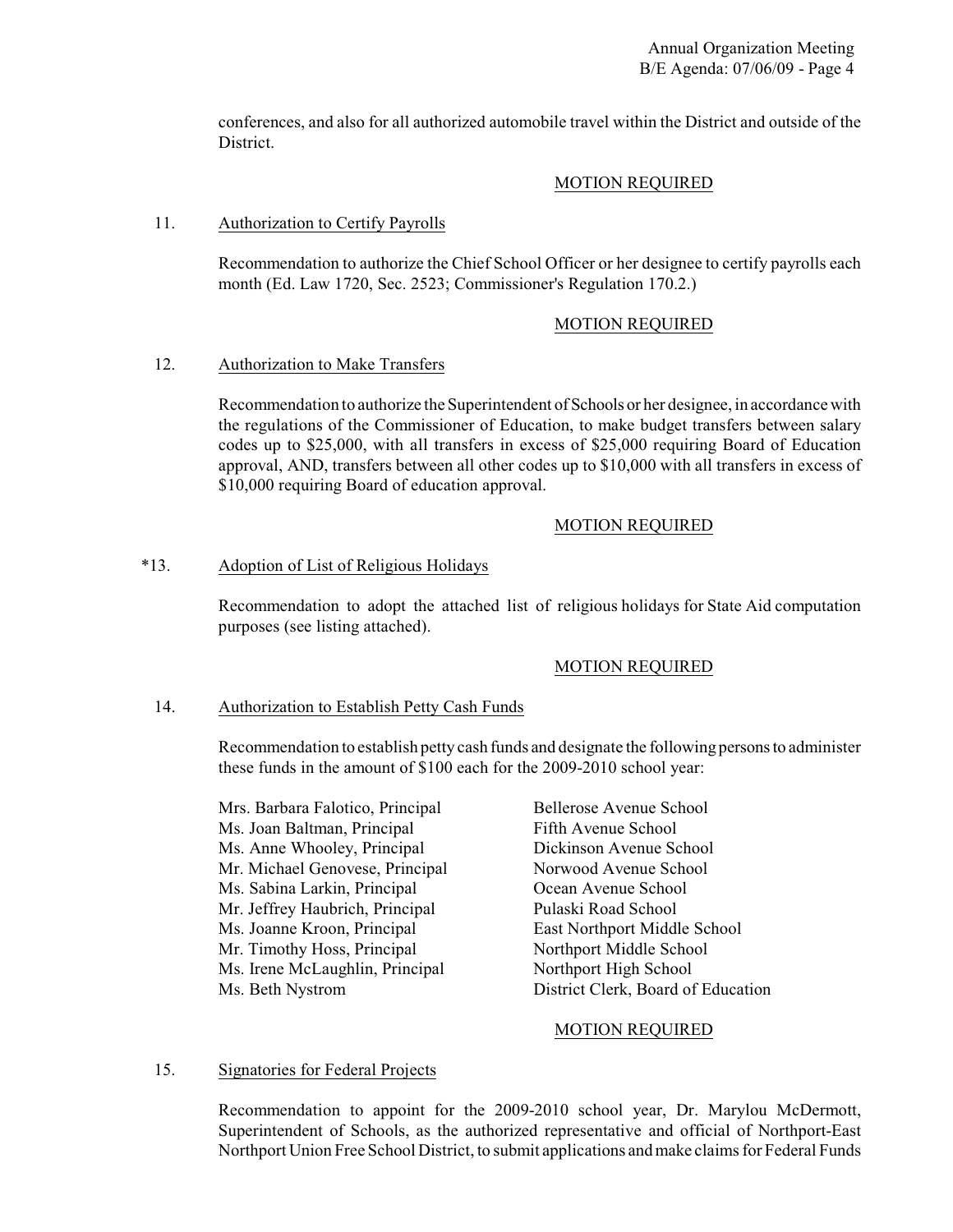under all applicable Federal laws as may be required, with the Assistant Superintendent for Instruction and Administration, as alternate.

#### MOTION REQUIRED

#### 16. Designation of Signator for Tax Anticipation Notes

Recommendation to designate the Board President as the signator for the single manual signature required on Tax Anticipation Notes or, as designated by the President, the Vice President, or the District Clerk.

### MOTION REQUIRED

### 17. Appointment of School Physicians

Recommendation to appoint North Suffolk Medical Associates as the School Physician for 2009-2010 and to authorize the Board President to execute a contract to this effect.

### MOTION REQUIRED

### 18. Attendance Officer

Recommendation to appoint Kevin McLaughlin as the District's Attendance Officer.

### MOTION REQUIRED

#### 19. Athletic Trainer

Recommendation to appoint Shawn Scattergood as the District's Athletic Trainer.

# MOTION REQUIRED

#### 20. Records Access Officer

Recommendation to appoint Beth Nystrom as the Records Access Officer.

#### MOTION REQUIRED

#### 21. Records Management Officer

Recommendation to appoint Robert Lorenz as the Records Management Officer.

#### MOTION REQUIRED

# 22. Asbestos Designee

Recommendation to appoint Anthony Resca as the Asbestos Designee.

# MOTION REQUIRED